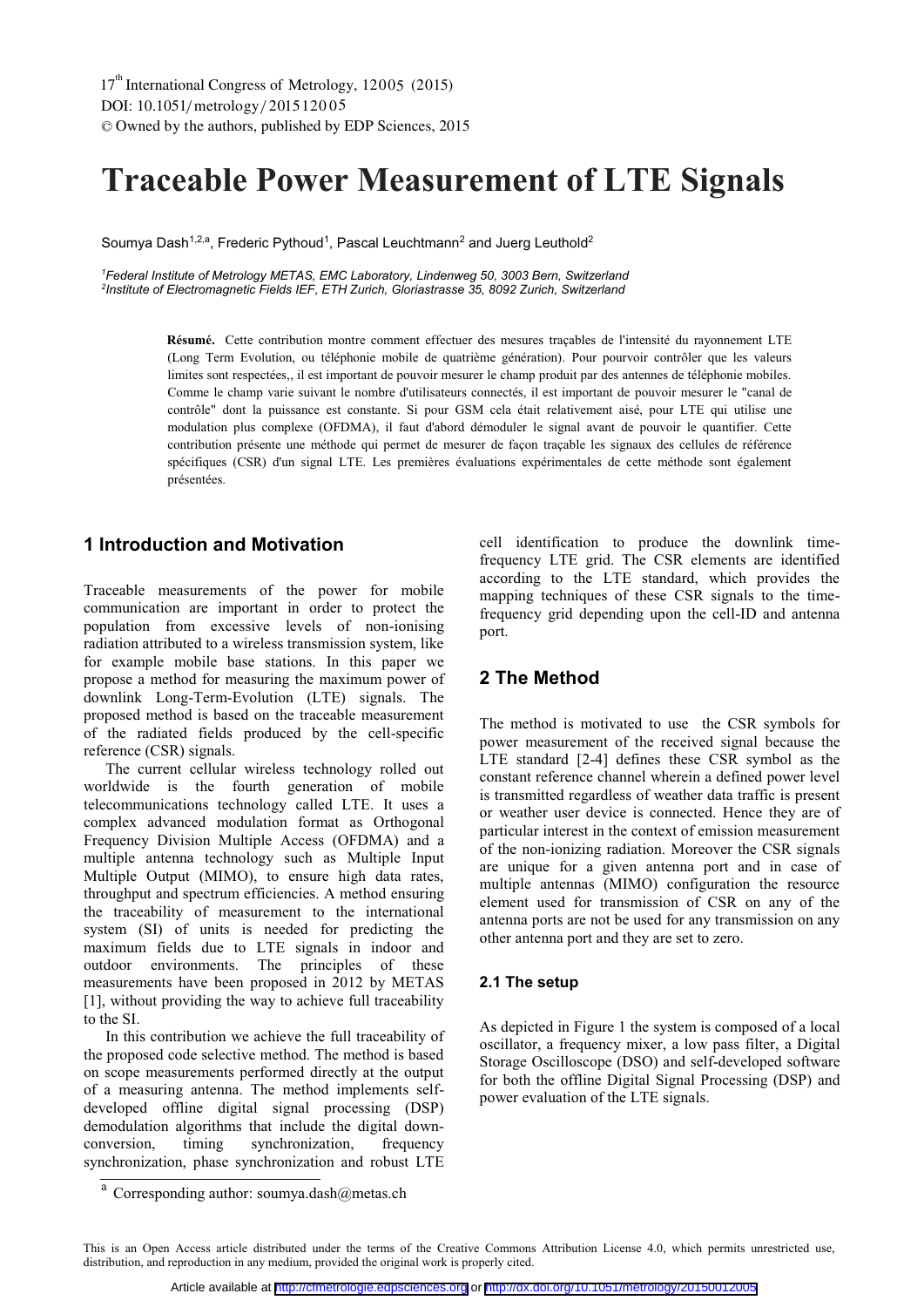

**Figure 1:** Schematic representation of the LTE power evaluation hardware module. 1. The input LTE RF signal, 2. Local oscillator, 3. RF mixer, 4. Low pass filter and finally 5.The high speed digital storage oscilloscope

In other words, the input of the measuring antenna ports is first mixed with a stable sine wave in order to produce, after filtering, a signal at the Intermediate Frequency (IF) of typically 50 MHz. This IF signal is passed through a low pass filter which eliminates the higher order harmonics and finally the down-converted Radio Frequency (RF) signal is digitized.

Thus, the signal is recorded for a typical duration of 20ms at the moment. The duration of the record is only limited by the memory depth of the scope.

Finally, post processing with our own algorithm implemented in MATLAB, provides the power of the CSR signals.

#### **2.2 The algorithm**

The algorithm is one important part of the traceability of the method. Figure 2 depicts the complex representation of the symbol in a constellation diagram before and after different synchronization and correction steps i.e. Timing synchronization, Frequency correction and Phase correction, implemented in the algorithm. The transparent data processing of the LTE signals guarantees that no disturbing factors, scaling corrections, or any other effects are aliasing the power measurements. Below the algorithm is presented in detail.

#### *2.2.1 Extraction of In-phase (I) and Quadraturephase (Q) components*

This first step of the digital algorithm is the extraction of in-phase (I) and in-quadrature (Q) components. The digitized signal represents the LTE signal modulated at an intermediate frequency (IF) of about 50 MHz. The I and Q components are directly obtained using the Digital Down Conversion (DDC) consisting of a multiplication with  $\cos\left(2\pi f_{if} \cdot t\right)$  and  $\sin\left(2\pi f_{if} \cdot t\right)$ ,  $f_{if}$  being the intermediate frequency, and by filtering the result in terms of a root raised cosine filter.

#### *2.2.2 Resampling of the signal*

The next step in the DSP is resampling of the received signal to the sampling time  $T_s$ , specified in the LTE standards [3] as

$$
T_s = \frac{1}{(15000 \times 2048)} \text{seconds}
$$

#### *2.2.3 Timing synchronization*

According to [5] we implement a correlation receiver for the synchronization of the resampled received signal. The timing synchronization is implemented in the timedomain by using the zero auto-correlation property of the Zadoff Chu sequence [6, 7] present in the Primary Synchronization Signal (PSS) of the LTE signals. The LTE standards define three different Zadoff Chu sequences and only one of the defined sequences is present in the LTE signal of 5ms. Hence we perform a cross-correlation in between the recorded signal of  $r(n)$ and time domain Zadoff Chu sequence  $d_i(n)$  where *i* and *n* denotes the *i*<sup>th</sup> Zadoff Chu sequence and the sample number respectively.



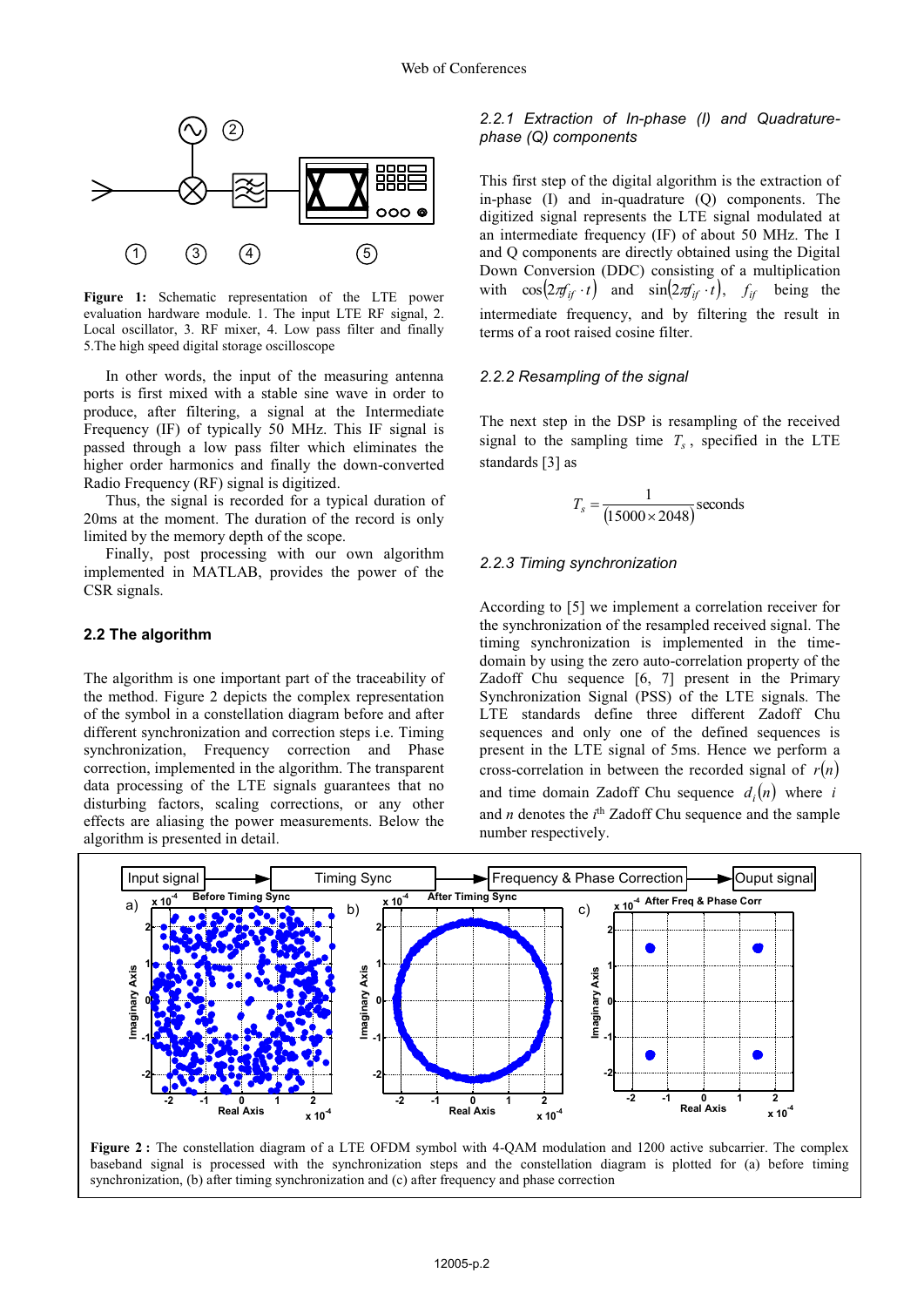$$
c_i(n) = \sum_{m=-\frac{L_{PSS}}{2}}^{\frac{L_{PSS}}{2}} d_i^*(m)r(n+m)
$$

where  $L_{pss}$  denotes the length of the PSS sequence, typically 2048, which corresponds to the size of the FFT for the LTE signals [3]. The cross-correlation is determined for all *n* values and for all 3 different Zadoff Chu sequences (index *i*). The timing (*n*) and the identification (*i*) of the correct Zadoff-Chu sequences are clearly identified by the fact that the magnitude of the cross correlation  $c_i(n)$  is maximum compared to the other correlation terms.

The Figure 2 (a) show the constellation diagram of an OFDM symbol with a 4-QAM modulation and 1200 active subcarriers before timing synchronization and Figure 2 (b) shows the constellation diagram after the correct timing synchronization, where all the points in the constellation lie in a circle and the radius of this circle gives the amplitude of the 4-QAM modulation in the received signal.

#### *2.2.4 Extraction of symbols in time domain*

Once the timing has been defined precisely, it is quite obvious to extract the symbols in time domain from the time signals. This is performed after removing the cycling prefix of the OFDM modulated signal according to the LTE modulation definition [3].

#### *2.2.5 Conversion of symbols in the frequency domain*

The symbols in time domain are then converted into the frequency domain in terms of an FFT. We thus get the following resource elements

$$
RE_{l,uncorr}(k)
$$

representing the uncorrected resource element (real and imaginary value) of the  $l^{\text{th}}$  symbol and the  $k^{\text{th}}$  subcarrier.

#### *2.2.6 Frequency correction*

The Zadoff Chu sequence in the frequency domain is considered for this task. The Zadoff Chu sequence is present in the center 62 subcarrier of the PSS signal, center being the DC carrier.

The phase deviation  $\gamma$  between the received signal and the reference Zadoff Chu sequence is given as

$$
\gamma_{l_n}(k) = \arg \left( R E^*_{l, uncorr}(k) R_i(k) \right) -31 \le k \le 31, k \ne 0
$$

where *n* is the number of a half-radio-frame and  $l_n$  being the symbol containing the PSS in the *n*th half-radio-frame and  $R_i(k)$  is the  $k^{\text{th}}$  value of the  $i^{\text{th}}$  Zadoff-Chu sequence. Here the *i*<sup>th</sup> Zadoff-Chu sequence is determined during the timing synchronization.

The frequency estimate is based on the phase rotation in between the consecutive Zadoff Chu sequence (which is repeated after every  $T = 5ms$  [3]) is given by

$$
f_{offset} = \frac{1}{T} \left\{ \frac{\Delta \gamma}{2\pi} \right\}
$$

where

$$
\Delta \gamma = \langle \gamma_{l_{n+1}}(k) \rangle_{\text{Mean overall }k} - \langle \gamma_{l_n}(k) \rangle_{\text{Mean overall }k}
$$

is the mean difference between the phases of consecutive Zadoff Chu sequences.

The frequency correction is performed by de-rotating the received OFDM , i.e., multiplying it with

$$
e^{-j2\pi \cdot f_{\text{offset}} \cdot l/(l_{n+1} - l_n)}; l_n \le l \le l_{n+1}.
$$

#### *2.2.7 Phase correction*

In order to remove resting phase errors in the signals, we perform the following evaluation of the phase deviation  $\gamma$ . The linear interpolation of the  $\gamma_{l_n}(k)$ considered as a function of *k* gives the phase correction for the centre 62 sub-carriers within one symbol. This provides a slope and constant, which are used to extrapolate the phase correction for all the active subcarriers within the same symbol  $(k > 31$  and  $k < -31$ ) in the entire bandwidth. The extrapolated phase correction is then applied to all the OFDM symbols in the corresponding half-radio frame of 5ms.

After having applied both frequency correction and phase correction, we get the following Resource Elements (RE)

 $RE_l(k)$ 

representing the synchronized and corrected resource element (real and imaginary value) of the  $l<sup>th</sup>$  symbol and the *k*th subcarrier. Figure 2 (c) represents the constellation diagram of the frequency and phase corrected OFDM symbol with the 4-QAM modulation.

#### *2.2.8 Analysis of the Secondary Synchronization Signal*

The LTE signal defines a Secondary Synchronization Signal (SSS) which consists of 168 frequency domain sequences with the length of 62 complex entries [3]. This is present in the OFDM symbol before the symbol with PSS. This sequence is mapped to the 62 sub-carriers located symmetrically around the DC carrier. The sequence is identified by cross-correlation of the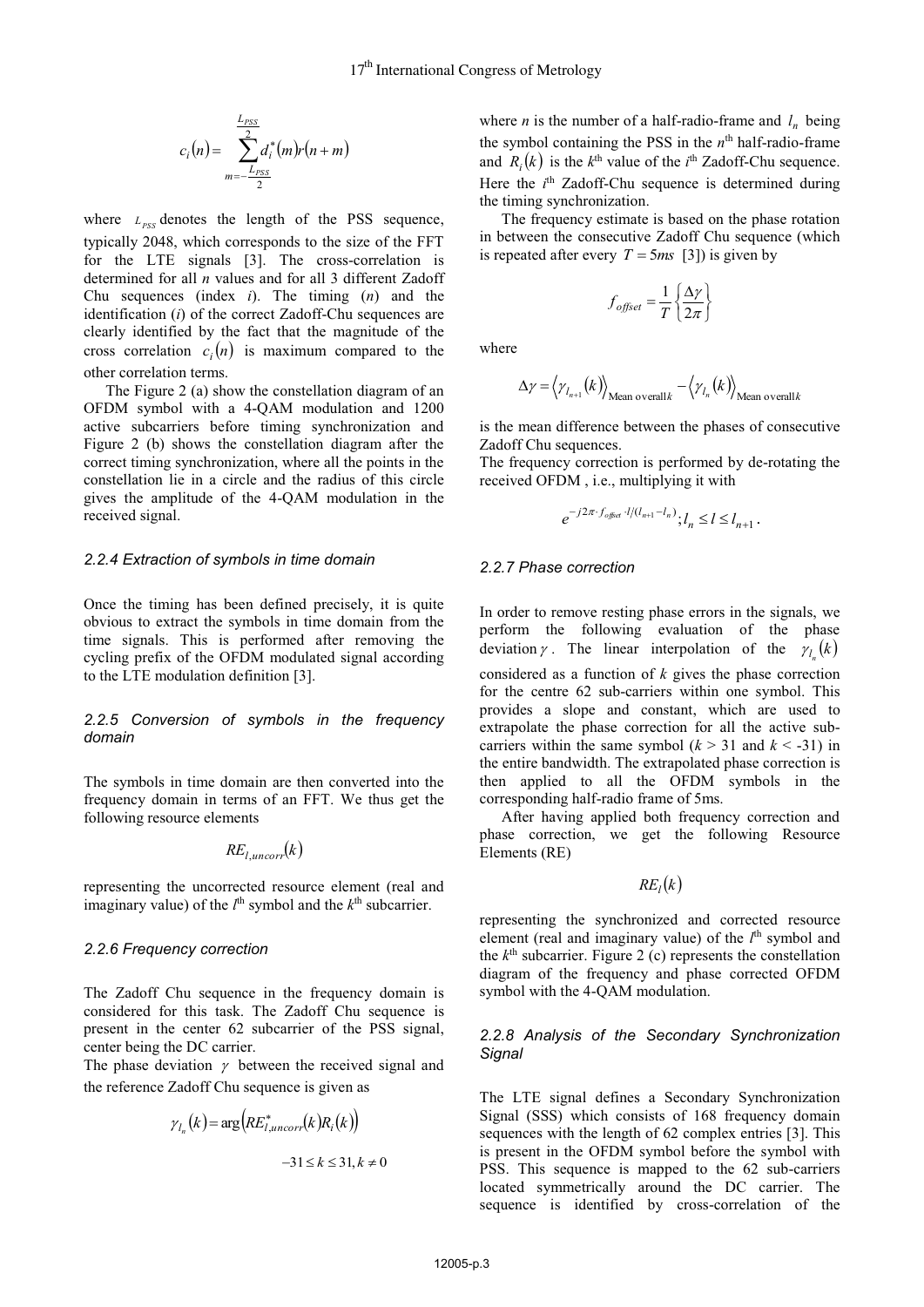reference SSS  $D_i(k)$  where  $k$  denotes the element of the  $i$ <sup>th</sup> SSS sequence.

$$
C_i = \sum_{k=-3}^{31} D_i^*(k) RE_{l_n}(k)
$$

where  $RE_{l_n}(k)$  is the resource element of a symbol containing the SSS. The magnitude of cross correlator output *Ci* has a large absolute value compared to the other correlation terms which gives the  $i<sup>th</sup>$  SSS sequence. From the knowledge of the *i* providing maximum amplitude, we get the  $N_D^{(1)}$  representing the physical layer identity in the physical layer cell identity group.

#### *2.2.9 Finding the Cell Specific Reference signal*

The Cell Specific Reference Signals (CSR) is a sequence defined in the LTE standards [3]. It consists of complex value entries which are mapped on to some of the resource elements of the LTE time-frequency grid depending on the Cell-ID. LTE Downlink (LTE DL) signal defines 504 unique physical layer cell identities  $N_{ID}^{(cell)}$  which are defined as

$$
N_{ID}^{(cell)} = 3 \cdot N_{ID}^{(1)} + N_{ID}^{(2)}
$$

where the  $N_D^{(1)}$  is computed from the SSS sequence in the range of 0 to 167 and  $N_D^{(2)}$  is computed from the PSS sequence with a range of 0 to 2.

The CSR signals are present on every symbol with index  $l = 0$  and  $l = 4$  for one or two antenna port configurations and  $l = 1$  for higher antenna port configurations. The subcarrier position is given by

$$
k = 6m + \left(v + v_{shift}\right) \mod 6
$$

The variables  $m$ ,  $v$  and  $v_{shift}$  are carefully defined within the LTE standard [3]. The refer to the position in the frequency domain for the different cell ID where *m* corresponds to  $m<sup>th</sup>$  resource block, the *v* is given by  $p<sup>th</sup>$ antenna port and  $l^{\text{th}}$  OFDM symbol and the  $v_{\text{shift}}$  is given by  $N_{ID}^{cell}$  mod 6.

# *2.2.10 Estimating the power of the CSR*

The power values of the CSR signals are simply obtained by finally estimating the amplitude of the corresponding Resource Elements

$$
\Big|RE_{l, csr}(k_{csr})\Big|.
$$

Finally the power of the CSR signals extracted from the synchronized LTE time-frequency grid is used for power measurement of the received signals.

# **3. Traceability of the algorithm and system**

The absolute calibration of the entire set-up is achieved by characterizing the scope amplitude with an input sine wave of known power. The power of the reference sine wave is obtained in terms of a traceable measurement of its power via a calibrated power meter.



**Figure 3 :** A sine wave is passed though the set-up developed at METAS for LTE power evaluation and recorded in the DSO as well as measured using a calibrated power meter.

To characterize our set-up we perform a sweep of the sine waves for various frequencies in the neighbourhood of the frequency range of interest then record the waveform in the DSO for 10 usec and measure the power with a calibrated power meter. The measured waveform is evaluated in offline processing to compute the power of the digitized signal.

$$
K(f) = \frac{P_{ref}(f)}{P_{DSO}(f)}
$$

where  $K$  is the power correction factor for the METAS set-up which is given by the ratio the power measured in the power meter  $P_{ref}(f)$  and the power computed using the DSO recording  $P_{DSO,f}$  for various frequencies  $f \in [f_1, f_n]$ . This factor can be used as long as the set-up is unchanged to correct the amplitude of the resource elements previously determined.

#### **4. Experimental Set-up**

To further test the developed algorithm we performed an experiment with Rohde & Schwarz SMW 200A LTE signal generator. Here the Rohde & Schwarz SMQ 03B signal generator is used as a local oscillator. The Figure 4 depicts the experimental set-up.wherein the R&S LTE signal generator outputs RF signals in single channel for SISO configuration and dual channel for the 2×2 MIMO configuration. The dual channel RF output of the signal generator is combined with an Agilent RF power combiner and then mixed with the RF signal from the local oscillator in the mini-circuit RF mixer to produce the IF signal. This IF signal is then passed through a mini-circuit low pass filter to eliminate the higher harmonics and finally measured in the Agilent DSO.

The R&S LTE signal generator has an inbuilt LTE fading channel emulator which implements different LTE propagation model as defined in the LTE standards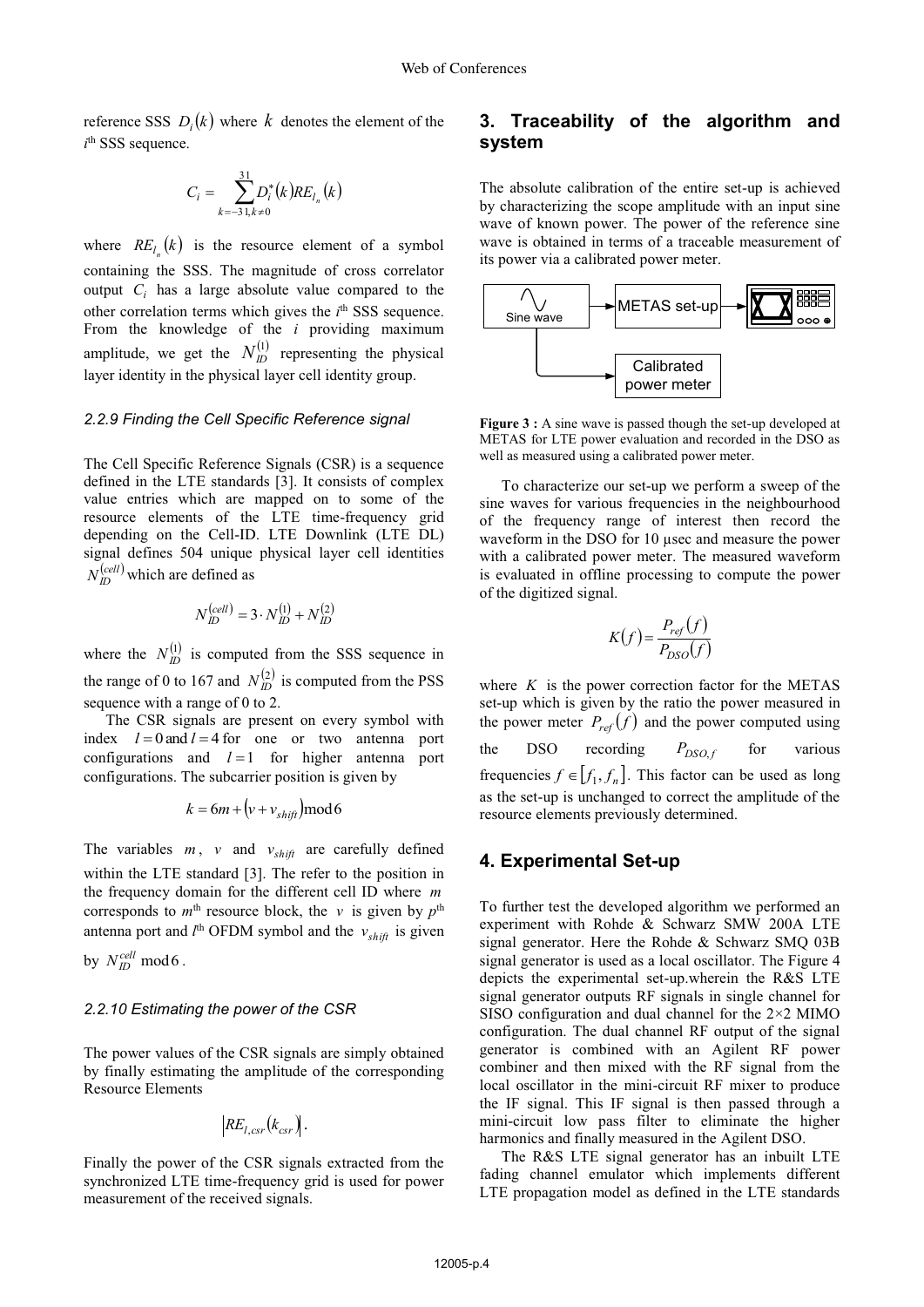[4, 8, 9] for both SISO and MIMO configuration. These different fading models are further used to test the algorithm in different scenarios.



**Figure 4 :** Experimental set-up for the relative LTE reference channel power measurement of the Rohde & Schwarz SMW200A using the scope measurement.

The parameters configured in the LTE signal generator and the local oscillator is listed in Table 1. The LTE signal was set to a carrier frequency of 950 MHz and the local oscillator was set to 1 GHz which corresponds to an IF of 50MHz. The reference signal power corresponds to the power level set for the CSR signal and the RS power per RE relative to level display corresponds to the assigned CSR symbol power with respect to the set reference signal power. The local oscillator was set at 10 dBm output power to meet the required power level for the RF mixer. Measurements were done for both conducted SISO and conducted MIMO configuration.

Table 1 : Experimental set-up parameters for the LTE power evaluation of the R&S SMW 200A

| Experimental set-up parameters | values                               |  |
|--------------------------------|--------------------------------------|--|
| LTE transmission mode          | FDD mode (Type 1)<br>2. Antenna MIMO |  |
| Carrier frequency $(A & B)$    | 950 MHz                              |  |
| RF power level $(A & B)$       | $0$ dBm $(A & B)$ .                  |  |
| Channel bandwidth              | $20 \text{ MHz}$                     |  |
| Sampling frequency             | 30.72 MHz                            |  |

| FFT Size                                     | 2048            |  |
|----------------------------------------------|-----------------|--|
| Cell ID                                      |                 |  |
| Reference signal power                       | 0 dB            |  |
| RS power per RE relative to level<br>display | $-30.79$ dB     |  |
| Local oscillator frequency                   | 1 GHz           |  |
| Local oscillator power level                 | $10$ dBm        |  |
| Scope capture time                           | $20 \text{ ms}$ |  |

# **5. Preliminary results**

The scope measurements were processed with the selfdeveloped algorithm where we were successfully able to synchronize the received signal as explained in the section 2.1 using the Zadoff Chu sequence and extract  $N_D^{(2)}$  and  $N_D^{(1)}$  information and then compute the Cell ID  $N_{ID}^{(cell)}$ . This cell ID provides us the access into the complex time-frequency grid and the CSR symbol. The power of the CSR symbols was used to compute the signal power. The preliminary results with the MIMO and SISO configuration with channel impairment as defined in [8, 9] are depicted in the Table 2. For the SISO configuration we used the Channel Quality Indication (CQI) propagation model and the Extended Pedestrian Model A (EPA) whereas for the MIMO configuration we used the EPA model with both low delay spread (EPA Low) and high delay spread (EPA High). The deviation columns reports the deviation between the CSR LTE powers as measured by our system and the CSR as entered into the previously calibrated signal generator. This deviation is of course not an absolute comparison, but a relative one demonstrating the accuracy of the signal generator.

Table 2 : Different measurement scenarios for the LTE power evaluation

|            | <b>MIMO</b><br>configuration | Fading type<br>[8, 9] | Deviation<br>[dB] |
|------------|------------------------------|-----------------------|-------------------|
| Scenario 1 | <b>SISO</b>                  | No Fading             | 0.01              |
| Scenario 2 | <b>SISO</b>                  | COI 5Hz               | 0.04              |
| Scenario 3 | <b>SISO</b>                  | EPA 5Hz               | 0.08              |
| Scenario 4 | MIMO $(2\times2)$            | No Fading             | 0.02              |
| Scenario 5 | MIMO $(2\times2)$            | EPA 5Hz<br>(Low)      | 0.2               |